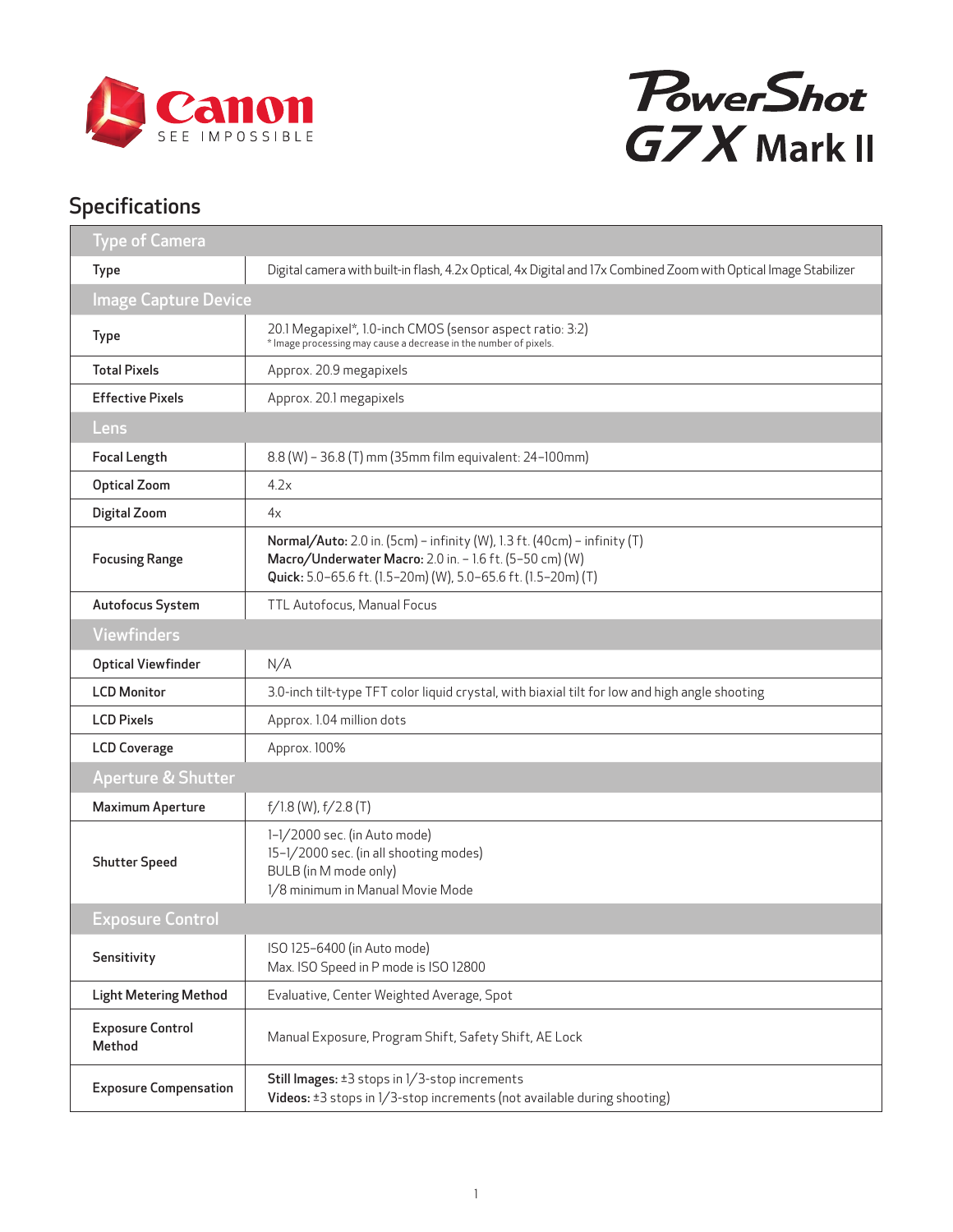| <b>White Balance</b>                  |                                                                                                                                                                                                                                                                                                                                                                                                                                        |             |             |             |             |
|---------------------------------------|----------------------------------------------------------------------------------------------------------------------------------------------------------------------------------------------------------------------------------------------------------------------------------------------------------------------------------------------------------------------------------------------------------------------------------------|-------------|-------------|-------------|-------------|
| <b>White Balance Control</b>          | Auto, Day Light, Shade, Cloudy, Tungsten, Fluorescent, Fluorescent H, Flash, Underwater WB,<br>Kelvin Settings, Custom 1-2                                                                                                                                                                                                                                                                                                             |             |             |             |             |
| <b>Flash</b>                          |                                                                                                                                                                                                                                                                                                                                                                                                                                        |             |             |             |             |
| <b>Built-in Flash</b>                 | Auto, On, Slow Synchro, Off                                                                                                                                                                                                                                                                                                                                                                                                            |             |             |             |             |
| <b>Flash Range</b>                    | 1.6 ft. (50 cm) - 23 ft. (7.0 m) (W), 1.3 ft. (40 cm) - 13 ft. (4.0 m) (T)<br>Image brightness may diminish depending on the shooting distance                                                                                                                                                                                                                                                                                         |             |             |             |             |
| <b>Flash Exposure</b><br>Compensation | ±2 stops in 1/3-stop increments                                                                                                                                                                                                                                                                                                                                                                                                        |             |             |             |             |
|                                       | <b>Shooting Specifications</b>                                                                                                                                                                                                                                                                                                                                                                                                         |             |             |             |             |
| <b>Shooting Modes</b>                 | C, M, Av, Tv, P, Hybrid Auto, Auto, Self Portrait, Portrait, Panning, Star Portrait, Star Nightscape, Star Trails,<br>Star Time-Lapse Movie, Handheld Night Scene, High Dynamic Range, Fish-eye Effect, Art Bold Effect,<br>Water Painting Effect, Miniature Effect, Toy Camera Effect, Background Defocus, Soft Focus, Grainy B/W,<br>Underwater, Fireworks, Standard Movie, Short Clip, Manual Movie, Time-Lapse Movie, iFrame Movie |             |             |             |             |
| Picture Style                         | Auto, Standard, Portrait, Landscape, Detail, Neutral, Faithful, Fine Monochrome, User Def. 1-3                                                                                                                                                                                                                                                                                                                                         |             |             |             |             |
| <b>Self Timer</b>                     | Off, 2 sec., 10 sec., Custom                                                                                                                                                                                                                                                                                                                                                                                                           |             |             |             |             |
| <b>Wireless Control</b>               | Wi-Fi <sup>®</sup> /NFC                                                                                                                                                                                                                                                                                                                                                                                                                |             |             |             |             |
| <b>Continuous Shooting</b>            | One Shot H: Approx. 8.0 shots/sec. (max. 30 shots)<br>One Shot L: Approx. 4.0 shots/sec.<br>Servo H: Approx. 5.4 shots/sec. (max. 46 shots)<br>Servo L: Approx. 4.0 shots/sec.                                                                                                                                                                                                                                                         |             |             |             |             |
| <b>Image Storage</b>                  |                                                                                                                                                                                                                                                                                                                                                                                                                                        |             |             |             |             |
| <b>Storage Media</b>                  | SD/SDHC/SDXC and UHS-I Memory Cards                                                                                                                                                                                                                                                                                                                                                                                                    |             |             |             |             |
| <b>File Format</b>                    | Design rule for Camera File system (DCF) compliant; DPOF (Version 1.1) compatible                                                                                                                                                                                                                                                                                                                                                      |             |             |             |             |
| <b>Image Recording Format</b>         | Fine / Normal                                                                                                                                                                                                                                                                                                                                                                                                                          |             |             |             |             |
| <b>JPEG Compression Mode</b>          | Still Image: Exif. 2.3 (JPEG), RAW (Canon original: 14-bit, CR2)<br>Video: MP4 (Image: MPEG-4 AVC/H.264; Audio: MPEG-4 AAC-LC (Stereo))                                                                                                                                                                                                                                                                                                |             |             |             |             |
|                                       |                                                                                                                                                                                                                                                                                                                                                                                                                                        | 16:9        | 3:2         | 4:3         | 1:1         |
| Number of Recording                   | Large                                                                                                                                                                                                                                                                                                                                                                                                                                  | 5472 x 3072 | 5472 x 3648 | 4864 x 3648 | 3648 x 3648 |
| <b>Pixels</b>                         | Medium                                                                                                                                                                                                                                                                                                                                                                                                                                 | 3648 x 2048 | 3648 x 2432 | 3248 x 2432 | 2432 x 2432 |
|                                       | Small 1 (S1)                                                                                                                                                                                                                                                                                                                                                                                                                           | 2736 x 1536 | 2736 x 1824 | 2432 x 1824 | 1824 x 1824 |
|                                       | Small 2 (S2)                                                                                                                                                                                                                                                                                                                                                                                                                           | 2400 x 1344 | 2400 x 1600 | 2112 x 1600 | 1600 x 1600 |

## Approx. Number of Shots Recordable to 16GB Memory Card

|                     |        | 16:9  | 3:2   | 4:3   | 1:1   |
|---------------------|--------|-------|-------|-------|-------|
|                     | F      | 2121  | 1786  | 2007  | 2669  |
| Large               | Normal | 3572  | 2999  | 3374  | 4498  |
| Medium              | F      | 4717  | 3982  | 4457  | 5925  |
|                     | Normal | 7965  | 6656  | 7475  | 9916  |
| Small 1(S1)         | F      | 7252  | 6073  | 6843  | 8998  |
|                     | Normal | 12787 | 11043 | 12147 | 16197 |
| <b>Small 2 (S2)</b> | F      | 9168  | 7712  | 8676  | 11300 |
| <b>RAW</b>          |        | 523   | 525   | 526   | 528   |

Note: F=Fine

• The approximate number of images recordable on memory cards other than the above can be calculated by using the above figures as a reference and extrapolating accordingly.